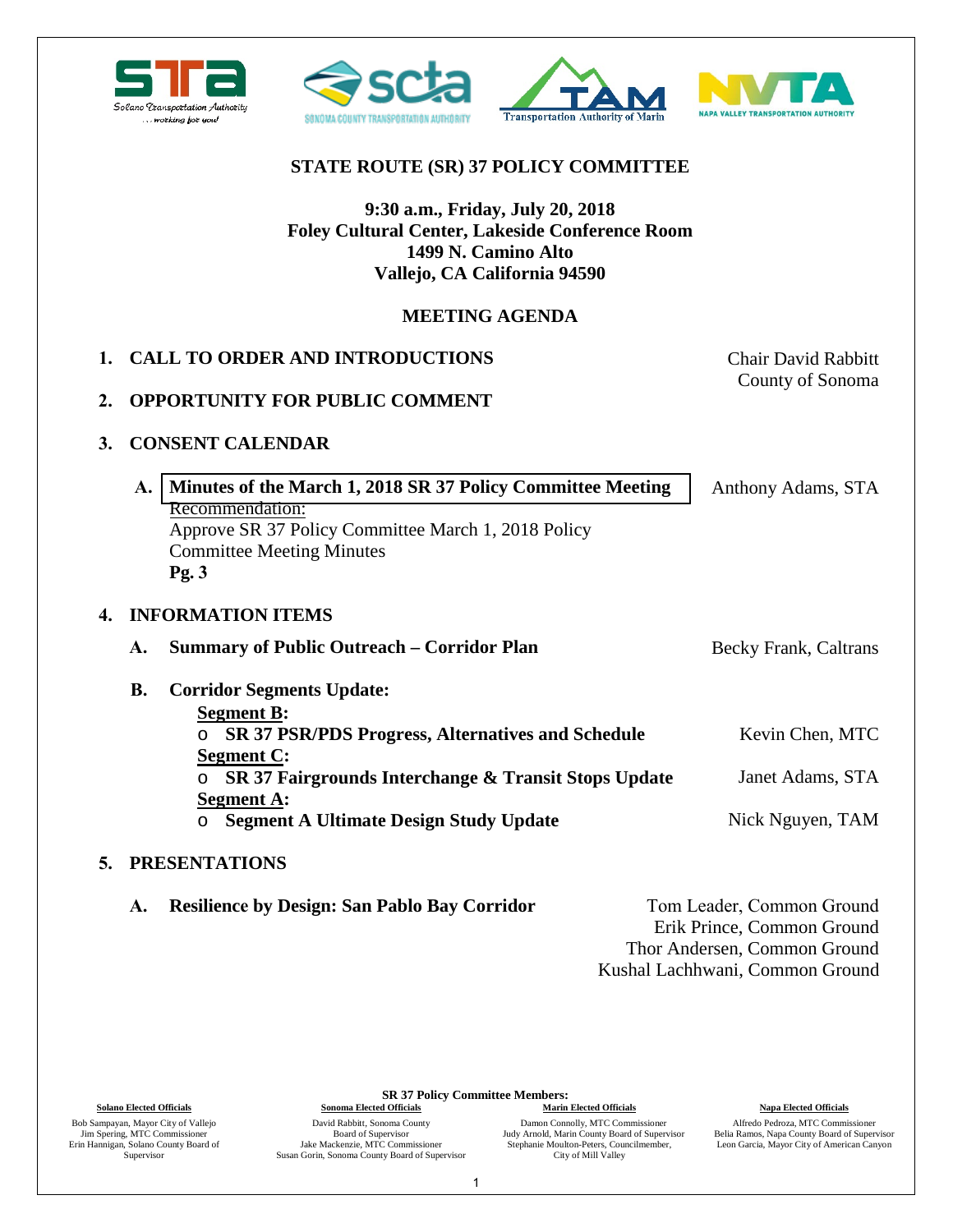## **6. ACTION ITEMS**

**A. Future Meeting Schedule 9:30 a.m., Thursday, November 8, 2018 9:30 a.m., Thursday, March 7, 2019** 

### **7. COMMITTEE MEMBER COMMENTS** Committee

### **8. FUTURE TOPICS**

November 8, 2018

- SR 37 PSR/PDS Update Report
- RM 3 Funding Priorities
- Update on Transit Corridor Studies

### March 7, 2019

- SR 37 PSR/PDS Progress Final Report
- Environmental Phase Discussion Segment B Public Scoping Meeting

### **9. ADJOURNMENT**

Next **SR 37 Policy Committee** Meeting: **November 8, 2018** at **Foley Cultural Center in Vallejo**.

**Future Meeting Schedule (Pending Approval)**

**9:30 a.m., Thursday, November 8, 2018 in Vallejo 9:30 a.m., Thursday, March 7, 2019 in Vallejo 9:30 a.m., Thursday, June 6, 2019, TBD 9:30 a.m., September 5, 2019, TBD**

Daryl Halls, STA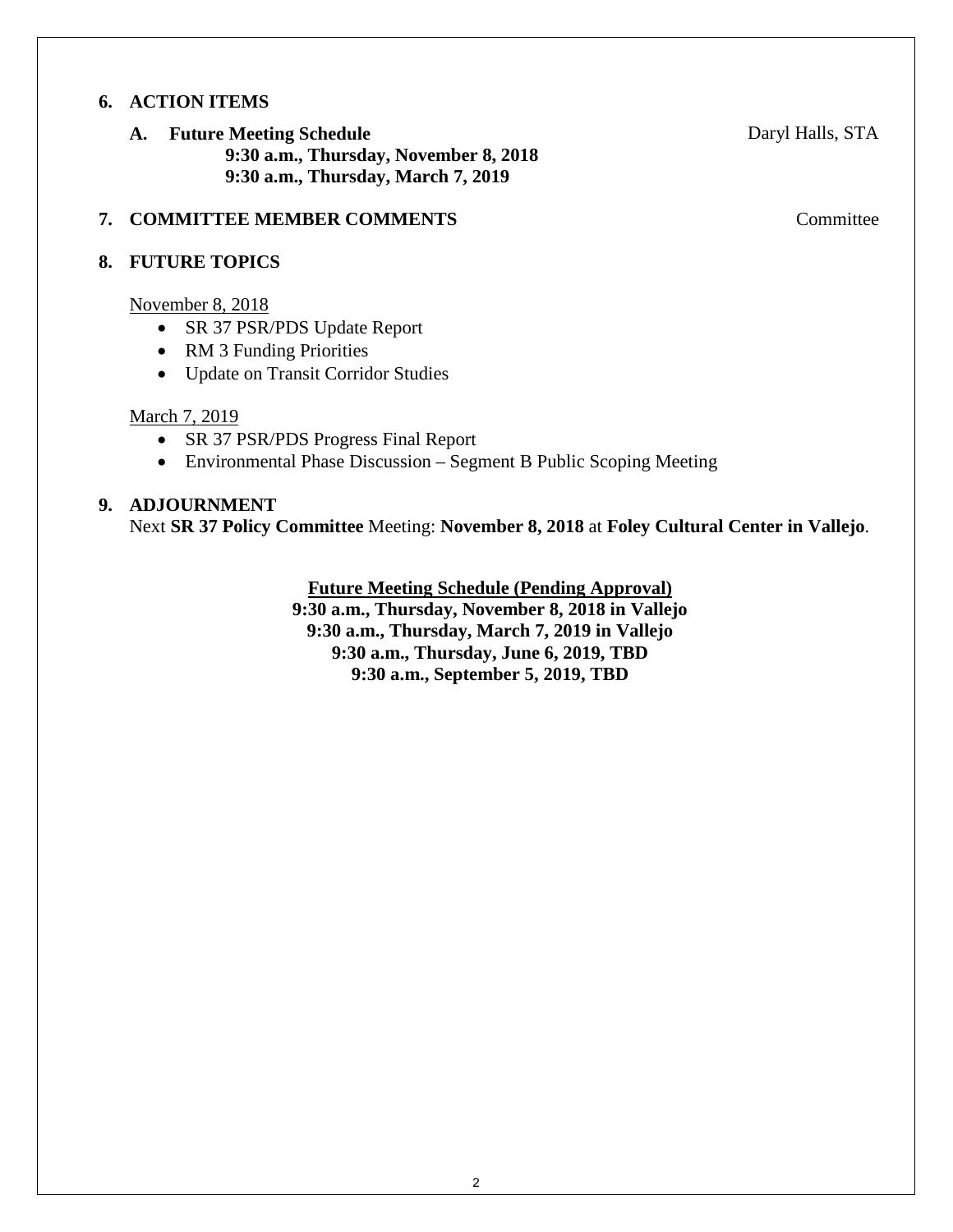<span id="page-2-0"></span>

## **State Route (SR) 37 Policy Committee Meeting Minutes 9:30 a.m., Thursday, March 1, 2018 Foley Cultural Center Vallejo, CA 94592**

### **1. CALL TO ORDER/INTRODUCTIONS**

Committee Chairperson, Supervisor David Rabbit, called the SR 37 Policy Committee Meeting to Order at approximately 9:32 a.m.

| <b>POLICY COMMITTEE</b>   |                                   |                                              |
|---------------------------|-----------------------------------|----------------------------------------------|
| <b>MEMBERS PRESENT:</b>   | <b>Judy Arnold</b>                | <b>Marin County Supervisor</b>               |
|                           | Damon Connolly                    | MTC Commissioner, Marin County Supervisor    |
|                           | Leon Gia                          | Mayor, City of American Canyon               |
|                           | <b>Susan Gorin</b>                | Sonoma County Supervisor                     |
|                           | Erin Hannigan, Vice Chair         | Solano County Board of Supervisors           |
|                           | Jake Mackenzie                    | MTC Commissioner, City Council, Rohnert Park |
|                           | <b>Stephanie Moulton-Peters</b>   | Councilmember, City of Mill Valley           |
|                           | Alfredo Pedroza                   | MTC Commissioner, Napa County Supervisor     |
|                           | David Rabbitt, Chair              | MTC Commissioner, Sonoma County Supervisor   |
|                           | <b>Belia Ramos</b>                | Napa County Supervisor                       |
|                           | Bob Sampayan                      | Mayor, City of Vallejo                       |
|                           | Jim Spering                       | MTC Commissioner, Solano County Supervisor   |
| POLICY COMMITTEE          |                                   |                                              |
| <b>MEMBER ABSENT:</b>     | None.                             |                                              |
| <b>EXECUTIVE</b>          |                                   |                                              |
| <b>DIRECTORS PRESENT:</b> | Daryl Halls<br><b>Kate Miller</b> | <b>STA</b>                                   |
|                           | <b>Suzanne Smith</b>              | <b>NVTA</b><br><b>SCTA</b>                   |
|                           | Dianne Steinhauser                | <b>TAM</b>                                   |
|                           |                                   |                                              |
| <b>EXECUTIVE</b>          |                                   |                                              |
| <b>DIRECTORS ABSENT:</b>  | None.                             |                                              |
| <b>OTHERS PRESENT:</b>    | <b>Anthony Adams</b>              | <b>STA</b>                                   |
|                           | Melissa Apuya                     | Assembly Member Marc Levine's Office         |
|                           | <b>Tom Bartee</b>                 | Senator Bill Dodd's Office                   |
|                           | <b>James Bezek</b>                | Solano County                                |
|                           | Steve Birdlebough                 | <b>SCTLC</b>                                 |
|                           | <b>Adam Brand</b>                 | <b>SCTA</b>                                  |
|                           | Patricia Brown                    | Resident                                     |
|                           | John By                           | <b>ECA</b>                                   |
|                           | Davis Carlson                     | <b>ESA</b>                                   |
|                           | Joan Chaplick                     | <b>MIGCOM</b>                                |
|                           | <b>Rick Coates</b>                | EcoRing                                      |
|                           | Jessica Davenport                 | <b>State Coastal Conservatory</b>            |
|                           | Mike Davis                        | <b>ICF</b>                                   |
|                           | Elizabeth Dippel                  | Sonoma-Marin Area Rail Transit (SMART)       |
|                           | <b>Bill Emlen</b>                 | <b>Solano County</b>                         |
|                           | Dick Fahey                        | Caltrans                                     |
|                           | <b>Rick Fraites</b>               | Marin Audubon Society                        |

3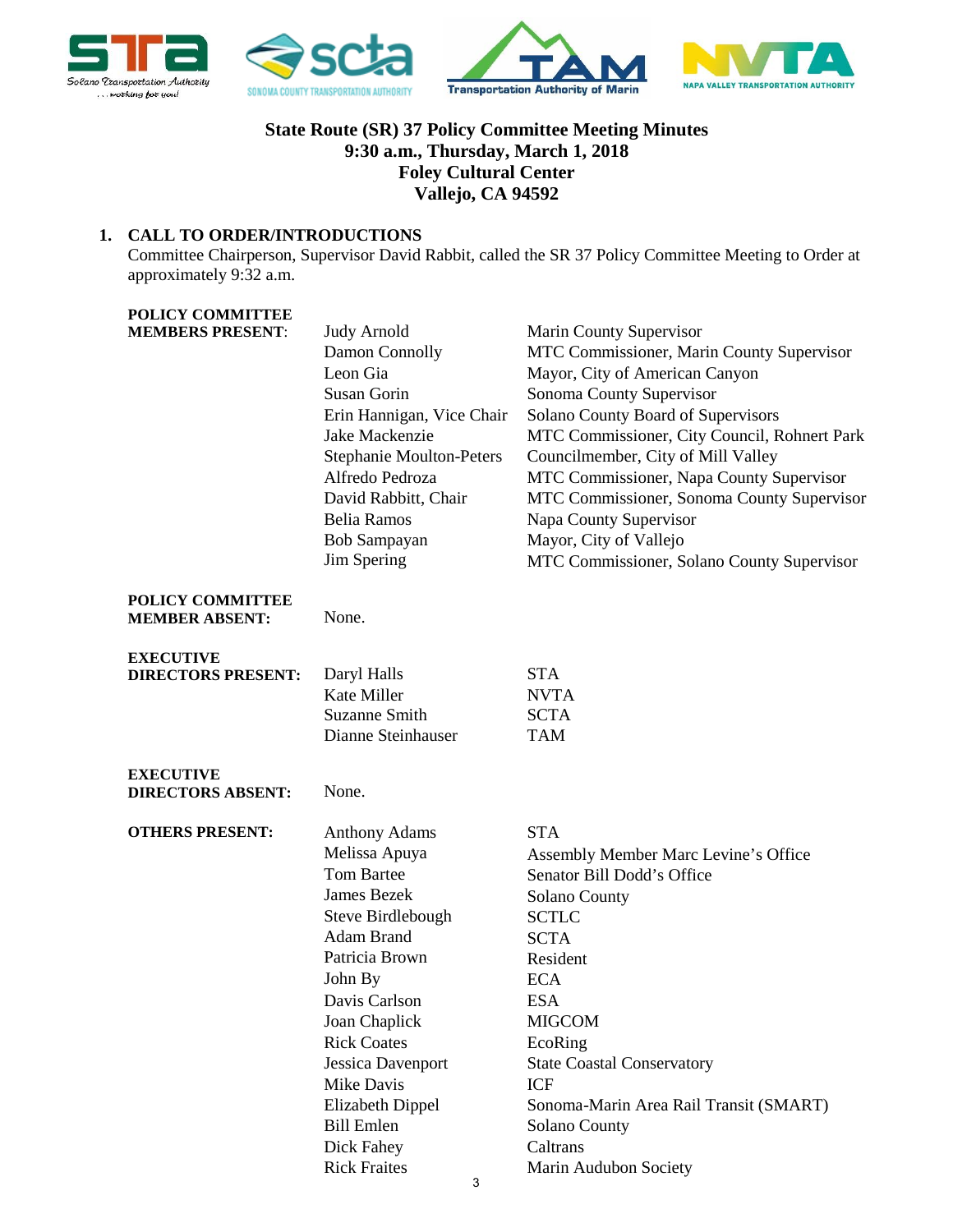Maureen Gaffney **ABAG/SF Bay Trail** Joseph Green-Heffern Solano County Resident Tim Grose WSP Robert Guerrero STA Sissel B. Herber HNTB John Kenyon Ty Lin Jim Laughlin Solano County David McCrossan KKCS Ashley Nguyen MTC Nick Nguyen TAM David Oster Sonoma Resident Elizabeth Patterson Mayor, City of Benicia Cory Peterson STA Erik Prince TLS/RBD Barbara Salzman MAS Danielle Schmitz NVTA Jeff Shewmaker Linsay Transportation Jack Sweareugen Friends of SMART Brian Swedberg Berg Holdings Craig Tackabery Marin County Public Works Justin Vandever AECOM Francesca Vantaggato UC Davis Joy Villafranca AECOM Kendall Webster Sonoma Land Trust

### **2. OPPORTUNITY FOR PUBLIC COMMENT** No comments were made.

#### **3. CONSENT CALENDAR**

**A. Minutes of the January 4, 2018 SR 37 Policy Committee Meeting**  Recommendation: Approve SR 37 Policy Committee January 4, 2018 meeting minutes.

By consensus, the January 4, 2018 SR 37 Policy Committee meeting minutes were approved.

#### **4. PRESENTATION**

#### **A. Resiliency by Design: San Pablo Bay Region**

Erik Prince and Thor Andersen, both with Common Ground, presented.

Fraser Schilling, UC Davis, asked how the decision to move the roadway back rather than armoring the roadway was made. Erik Prince replied with a discussion on resiliency, emphasizing the need to retreat when keeping existing resources is not an option, to minimize intensive engineering, and to embrace the natural environment.

An unidentified speaker asked what the five most significant changes to be made to SR 37 were. The Common Ground representatives replied by emphasizing the great need to fix SR 37 due to its negative impact on local communities and the need to plan for the next 100 years, considering transportation needs beyond those of cars and drivers.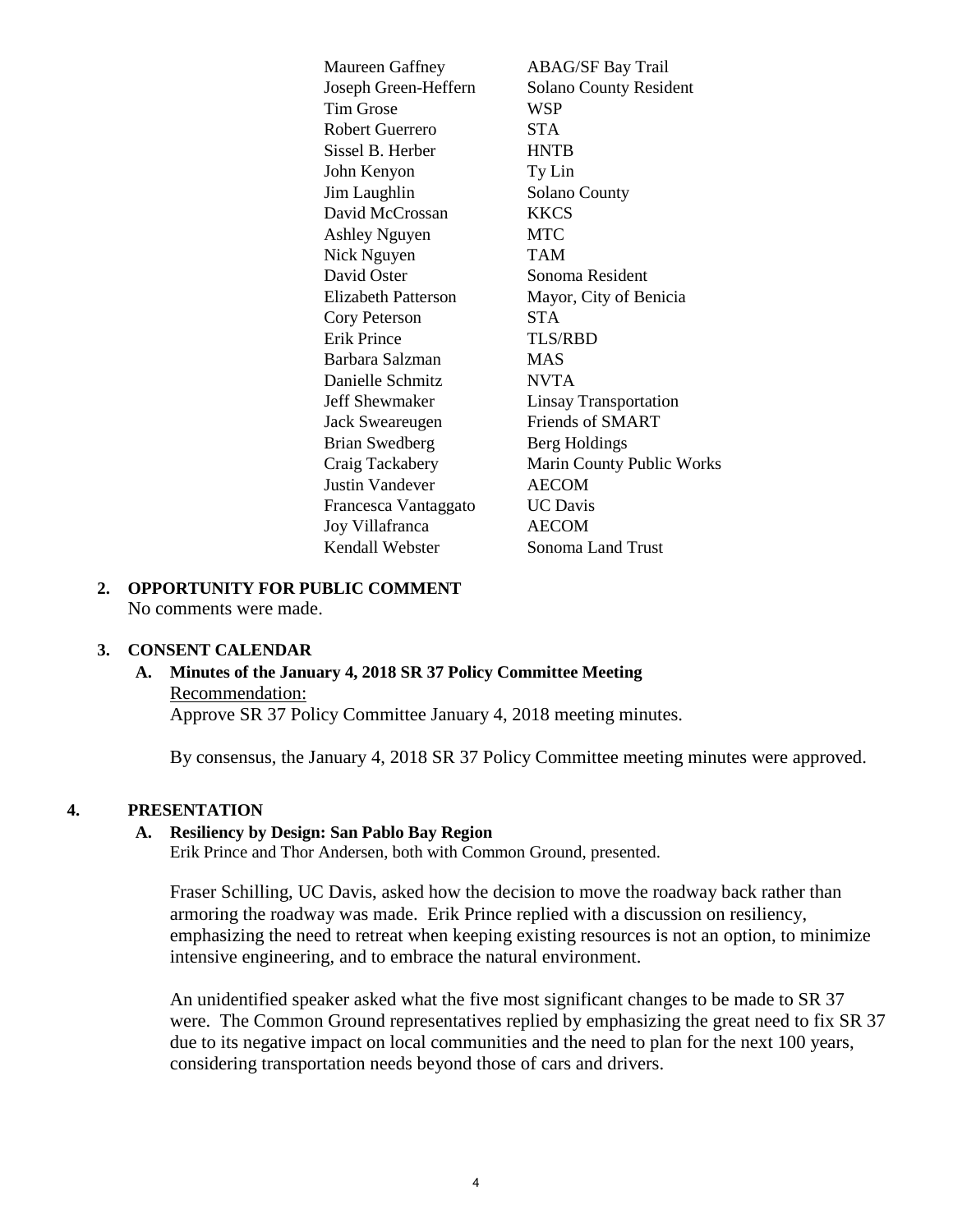### **5. INFORMATION ITEMS:**

### **A. Caltrans SR 37 SHOPP Update**

Dan McElhinney, Caltrans, provided an update on the State Highway Operations Protection and Programming (SHOPP) near term improvement plans. He also supplied the SHOPP PID list and noted that Roundabout at SR37 and SR121, which is scheduled to be constructed in FY 2025/26 would cost an estimated \$40M.

Fraser Schilling, UC Davis, asked if there was a timeline for raising SR 37, and how the aforementioned projects work together. Dan McElhinney replied that bridge widening and profile adjustment will be necessary but assured Mr. Schilling that when the long term project occurs it will be integrated. He emphasized that this is a safety project.

Supervisor Susan Gorin commented that SR121 can turn into a one lane road due to heavy rains. She wants to talk about SR121 going north. Mr. McElhinney mentioned that SB1 will provide funding for projects like SR121

#### **B. Transit Update: Origin and Destination Ridership Study**

Kate Miller, NVTA reported that 19% of subjects carpool and asserted that there is a propensity for carpool/vanpool/transit feasibility. She noted that a cost estimate would be available at the next meeting.

Dave Oster asked whether or not the NVTA was coordinating with census date, looking at status quo scores, and examining HOV data. Ms. Miller replied affirmatively.

An unidentified speaker inquired about train integration in the ridership study. Ms. Gorin answered that the NVTA was not prepared to answer train questions at this time, but assured the speaker that they were coordinating with SMART to conduct a feasibility study.

### **C. Corridor Segments Update:**

- 1. Daryl Halls, STA, provided an update on Segment C and the SR 37/Fairgrounds Drive Interchange and SolanoExpress bus stop.
- 2. Jean Finney, Caltrans, provided an update on Segment B and discussed the SR 37 Project Initiative Document. Finney explained that a PID document is required for all projects on state highways over \$3M. Caltrans will use a streamlined PID (PID CPDR-PDS) and STA will reimburse Caltrans.

Daryl Halls thanked Caltrans staff and noted that the PID needs to be completed by the end of the calendar year.

John McKenzie asked when Caltrans would sign off on the PID. Jean Finney replied that Caltrans expects to sign off on schedule, at the end of the year.

Dave Oster critiqued the retreat plan, calling it half-baked and noted that the PID is one alternative, door closed. Jean Finney addressed these concerns and commented that the PID will address numerous alternatives and will be a group effort to address the purpose and needs of the project. Dave Oster asked how alternatives would be identified. Finney responded that alternatives would be identified by counties. Dave Oster expressed his continued reservations and total lack of confidence that comprehensive alternatives will be addressed during the PID.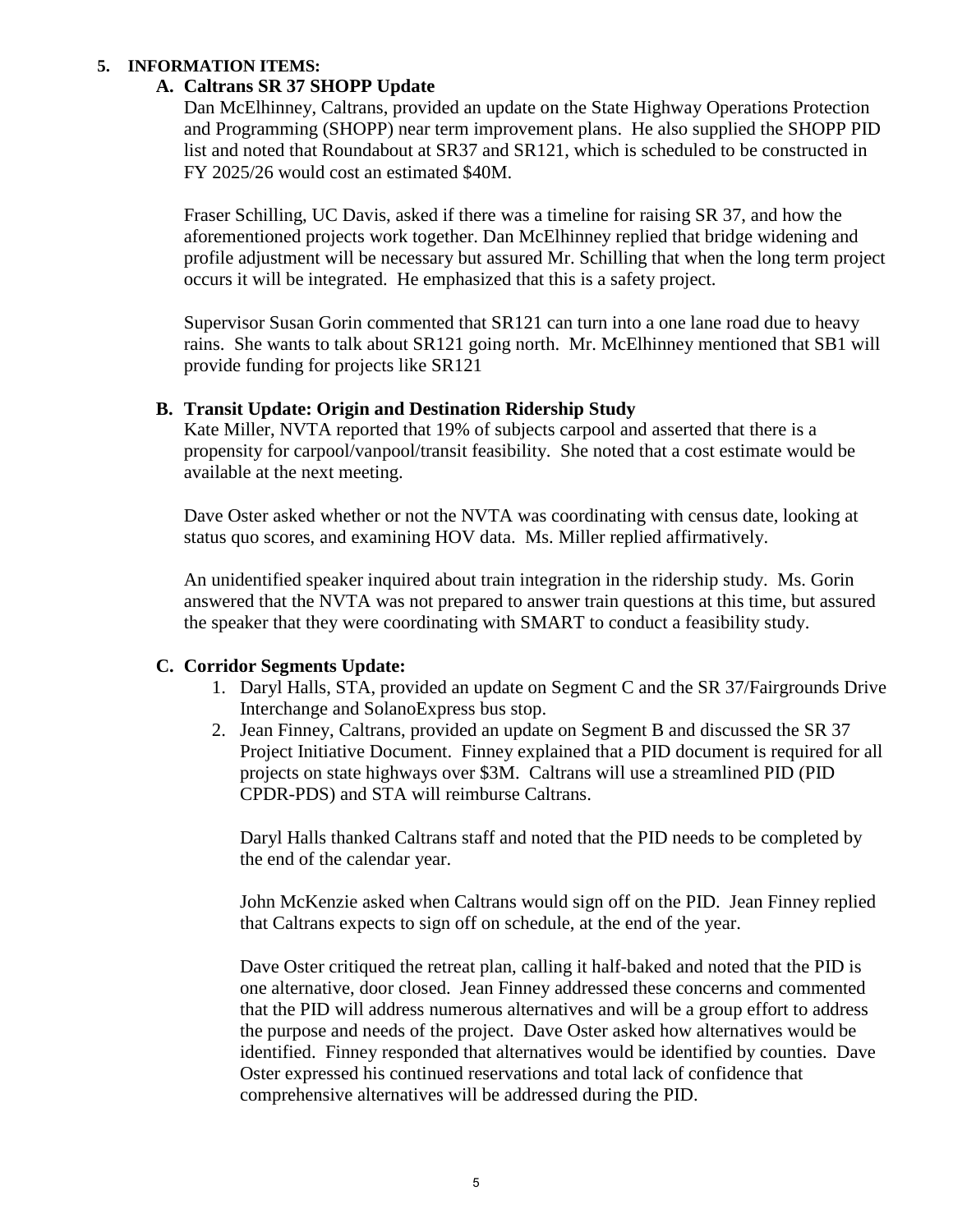Steve Bindlebough asked if bedrock was identified during the PID. Jean Finney replied that it had not been identified during this phase. Ashley Nguyen, MTC, added that MTC will perform a limited geo-technical analysis.

An unidentified speaker asked about the scoping process for alternatives. Ms. Finney replied that Caltrans was looking at which alternatives are most feasible.

Patricia Tuttle-Brown asked if rail is an option. Ashley Nguyen responded that MTC is working with SMART to make SR37 Segment B a multimodal corridor.

Suzanne Smith noted that a similar study was complete for Hwy 101 and asked if the studies could build off one another. David Rabbit replied that the fact that it was not explicitly included in PID did not preclude it from being studied in parallel.

Susan Gorin said that she understood by these comments that rail is needed on this segment and asked if it would be possible to do another PID for rail. Jean Finney responded that this was not possible because rail is not on the Caltrans ROW.

Jake McKenzie asked whether SMART rail is looking at SR37 Segment B as part of the state rail plan. Daryl Halls replied that they are looking at three studies: STA is leading the water ferry, NVTA is leading the bus OD study, and SMART, if they have the funding, is interested in the rail study.

An unidentified speaker questioned the project's focus on moving more vehicles, noting that climate change is worsening and additional vehicles will exacerbate its effects. Dave Schonberg responded, emphasizing the need for a master document that does not result in each mode fighting each other.

Fraser Schilling commented that previous studies had looked at different alignments, noted that this corridor plan proposed parallel alignment, and asked if the PID could examine other alignment options. Jean Finney replied affirmatively, emphasizing that the PID will look at a variety of alternatives.

Mayor Elizabeth Patterson requested that the guiding principles be provided on the next agenda for adoption. She also commented that the PID focused only on the road, calling this practice archaic, and noted that is a state problem, so looking for a regional solution was taking on too much of a burden to address the issue.

3. Justin Vandever, AECOM, provided an update on the Segment A Levee and Shoreline analysis.

An unidentified speaker asked that the study over the entire corridor, not just Segment A. Diane Steinhausser responded that due to limited funding for this study, expanding it would be overstepping. She noted that TAM plans to resume the study with a recent grant from CTC to attempt to fine-tune this study. TAM will talk about what improvements are needed and when; the next presentation will include a discussion of what to do with the road versus levee management.

John Vasquez asked whether or not AECOM had already identified the owners of the levees. Justin Vandever affirmed that the Levee Ownership Inventory was complete for all levee types.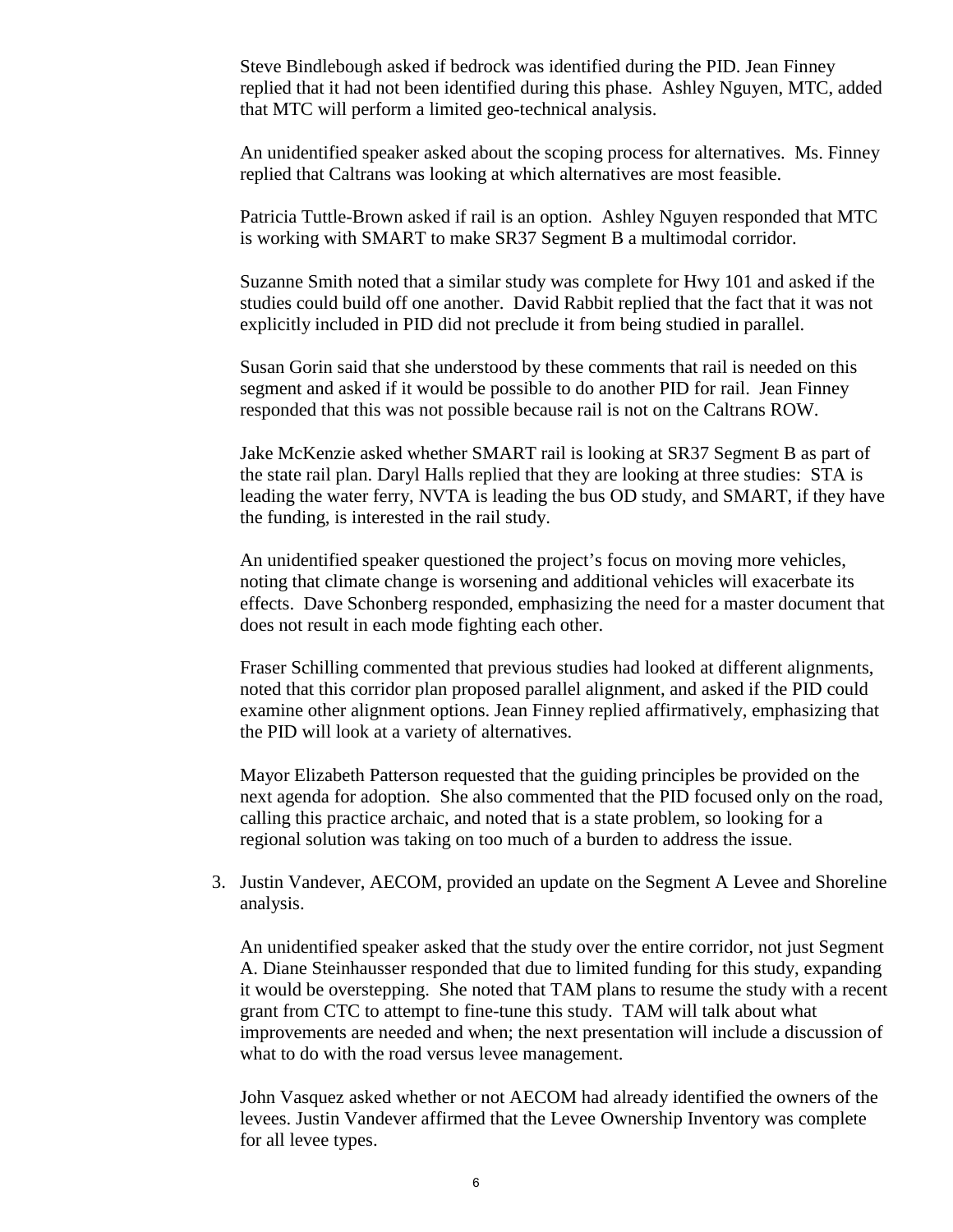Jim Spering asked if AECOM was looking into a comprehensive study of all levees, including new or improved ones. Diane Steinhauser responded that TAM is not sure that re-engineering 11 miles of levees is the right path. TAM will look at costs but don't have an exact budget at this time. Spering questioned why the project requires 11 miles of levees for three miles of road, rather than three miles of levees.

Dianne Steinhauser commented that the new study will look into that and other design alternatives.

Susan Gorin requested that TAM include SR 121 levee in these studies.

David Oster noted the large number of levees and owners and asked whether or not there was a legal right to force the owners to maintain or improve these levees. Justin Vandever responded that this question remained open and unresolved.

Dave Schoenberger emphasized that 100-year storms need to be considered.

An unidentified speaker added that the plan must account for SLR, tides, and storm surge, not just bayside. Vandever cautioned that AECOM did not have the funding to study all factors.

David Babbitt remarked that many levee owners already maintain their levees.

4. Nick Nguyen, TAM discussed the SR Shore Lane Improvement Strategy and provided a Segment A Conceptual Design update.

An unidentified speaker complemented Mr. Nguyen on his "compelling" presentation.

Steve Harcord asked whether or not TAM had located bedrock for Segment A. Nguyen responded that they had not.

Jim Spering asked why a long-term solution is needed now? He asked whether or not the project would be done in parallel, and asked about the timing for the project. Nick Nguyen replied that TAM needed to start something soon and suggested that the group consider the levees or parts of the roadway for improvements. Spering cautioned that the timing was important due to the dearth of resources, asserting that work on Segment A could commence only when improvements to Segment B were completed.

David Rabbitt agreed, noting that phasing is important with limited resources.

Fraser Schilling observed that Segment B is more prone to congestion and less SLR flooding where Segment A is more in danger of immediate flooding due to the proximity of the levees.

### **D. SR 37 Survey and Focus Group Results**

Joan Chaplick, MIG, discussed the survey and focus group results.

Susan Gorin asked if the SR37 improvements would change commute patterns. Ms. Chaplick cautioned that some people cannot take transit due to their job location.